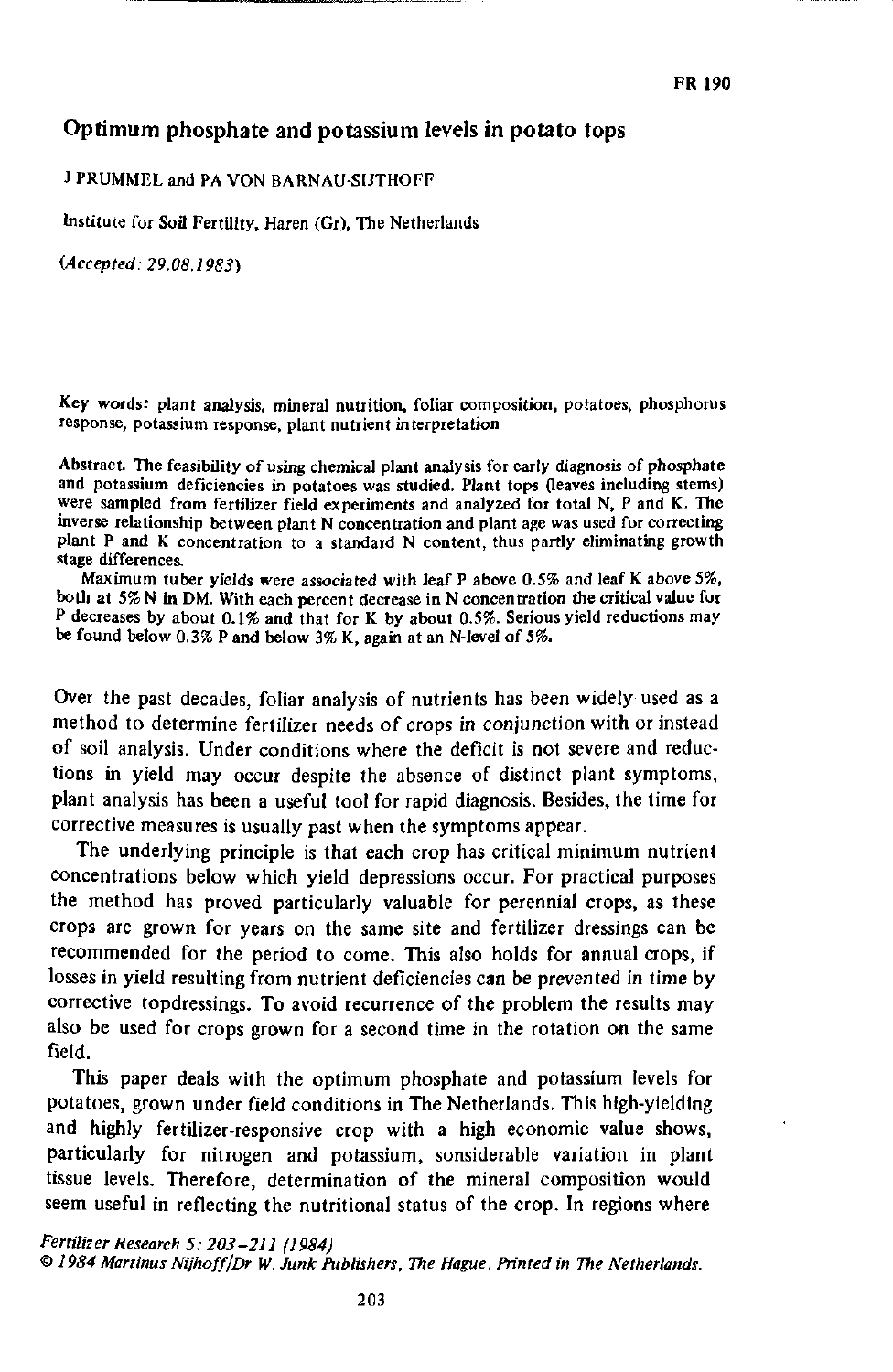Diagnostic methods based on plant analysis should be used with caution, as the mineral concentration of plant tissues depends, among other things, on age of sampling. With increasing plant age the concentrations of  $N$ ,  $P$  and  $K$ expressed on a dry-matter basis generally decrease as a result of dilution due to the increased mass of plant material and reduction in the rate of uptake late in the season [2, 3, 5-7, 9-15, 19-22, 26, 27]. Besides, considerable changes in concentration occur between different plant parts, like petioles and leaf blades. Therefore, eatablishing critical values is difficult. For potatoes several workers report a wide range of critical levels, partly due to different times of sampling and different plant parts [1, 2, 4, 5, 8, 15–17, 23—27]. Those conditions must be taken into account when interpreting the results. To meet these difficulties to a certain extent, in the current investigation differences in physiological growth stage were partly eliminated by correcting plant foliage concentrations to a standard N concentration. The same procedure was adopted in an earlier study **[18].** Besides, in this study whole plant tops (leaves including stems) instead of petioles or leaf blades were sampled for total analysis.

In the correction to a standard N concentration, also factors affecting the difference in concentration other than age of the crop have been included, for instance differences in nitrogen supply to the crop, but these factors cannot be distinguished in the correction. The correction is valid if no abnormal conditions concerning the nitrogen nutrition during growth occurred. It should be noted that, in our case, the correction was applied to data from experiments in which optimum nitrogen nutrition of the crop was aimed at. In the correction, however, the estimation of the age of the crop is obscured when the nitrogen supply was low or excessive.

# **Materials and methods**

The plants analyzed were obtained from numerous P- and K-fertilizer field experiments located on five types of soil (sand, sand-peat mixtures, alluvial marine and fluvial clay, and loess) for many years. In the experiments, three or more rates of P or of K were applied. P was applied as superphosphate or triple superphosphate, K as potassium chloride, sulphate or nitrate, prior to planting, the rates ranging from 0 to 200 or 300, in some experiments to 500 kg  $P_2O_5$  per ha and from 0 to 500, in some experiments to 120 per ha. The other nutrients were applied at adequate levels. The following ware and industrial (starch) potato varieties were mainly grown: Bintje, Bevelander<sup>1</sup>, Thorbecke<sup>1</sup> and Voran<sup>1</sup>, and, in addition, 14 other var

<sup>1</sup> No longer generally available

j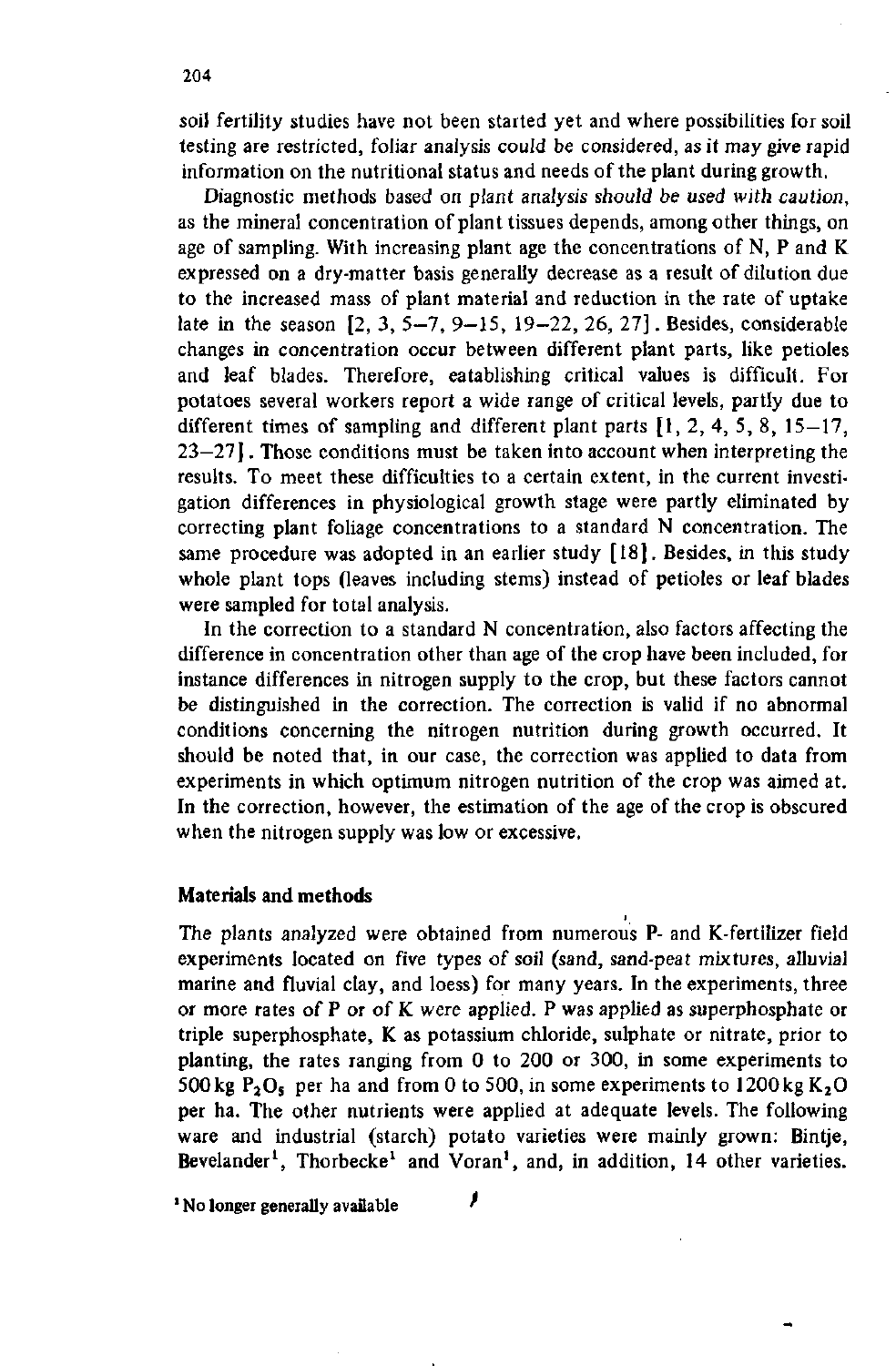Tissue samples were taken from mid-June to mid-August and analyzed for total N, P and K in DM. The crop was harvested in September *or October.* 

For each experimental field yield was plotted against the amounts of P and K applied *and the* maximum yield was determined by curve fitting (if necessary by extrapolation). Yields for the various fertilizer treatments (including the control) were expressed as a percentage of the maximum yield. For all experiments these relative yields were plotted against plant P and K concentrations in the tops.

## Results

As may be expected, low plant P and K concentrations were found to be associated with yield reductions resulting from P or K deficiency, whereas a higher concentration usually gave higher yields. However, the relationship was affected by variation in the time of sampling, and, consequently, in stage of growth. Differences in physiological growth stage were partly eliminated by preliminary correction of the plant P and K concentrations to a standard N content. In this material N ranged from 2.5 to 7.5, P from 0.16 to 1 and K from 0.4 to 8%.

It can be judged from literature data that plant P and K concentrations gradually decrease with the reduction in N content as the criterion of stage of growth. Figure 1 shows the relations between leaf N and P as found by four authors. The average regression coefficient  $b = 0.088$ . For leaf N and K (Fig. 2), the slopes are similar in 8 out of 10 cases; the average regression coefficient  $b = 0.932$ . In the other two cases [10, 13] the K content did not



Figure 1. Relationships between nitrogen and phosphorus concentrations of potato (tops or leaves) according to literature data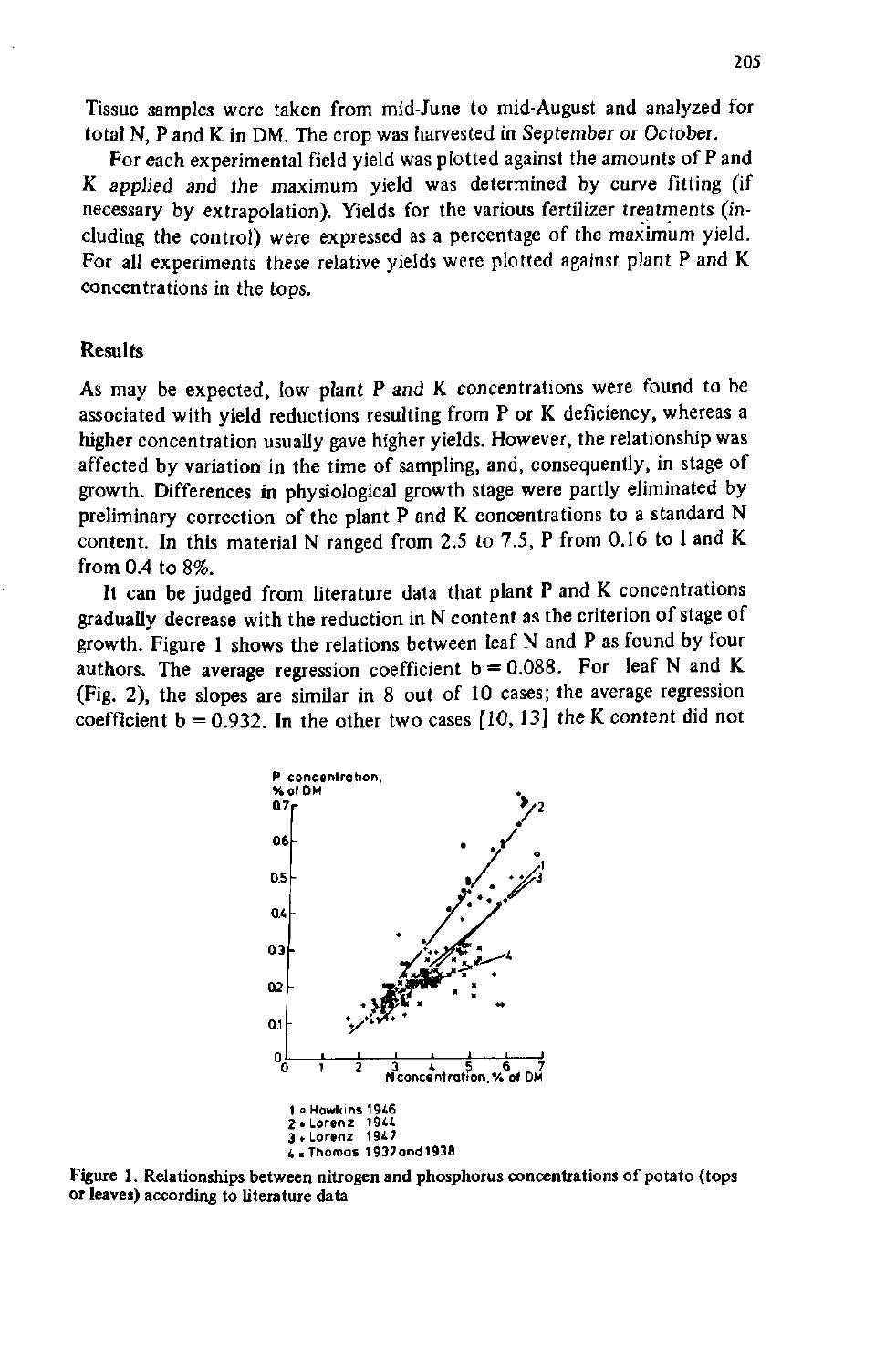

Figure 2. Relationships between nitrogen and potassium concentrations of potato (tops or leaves) according to literature data

increase with the N content, or only slightly so; no explanation for this was *offered. If these* data are included in the calculation, the average regression coefficient b becomes 0.762.

The assumption that leaf  $N$ ,  $P$  and  $K$  decrease with ageing of the crop is acceptable also according to our own data. We therefore looked for a convenient correction factor for the effect of N on the P and K contents. First, the regression coefficient was calculated for P as well as for K, using the aggregate of experimental results. Then, to test the stability of the calculated coefficient, the data were grouped for P into 4, and for K into 5 relative yield levels. The regression lines for the various yield levels have nearly the same slope. This applies to P as well as to K. With each percent decrease in leaf  $N$ , leaf P decreases by 0.098% and leaf K by 0.456%. For P, this regression coefficient is almost identical to that calculated for the aggregate results  $(b = 0.095)$  and to that obtained from the literature  $(b = 0.088, Fig. 1)$ . For K, the regression coefficient is larger than that calculated for the ungrouped data  $(b = 0.276)$ , but smaller than that derived from the literature data  $(b = 0.762,$  Fig 2). For K we therefore applied a smaller correction than could be deduced from other authors' data.

To distinguish the regression models with one or more lines having the same or different slopes, F-tests were used to test differences among rest sums of squares. They are presented  $\boldsymbol{\hbar}$  Table 1 for P, in Table 2 for K. It is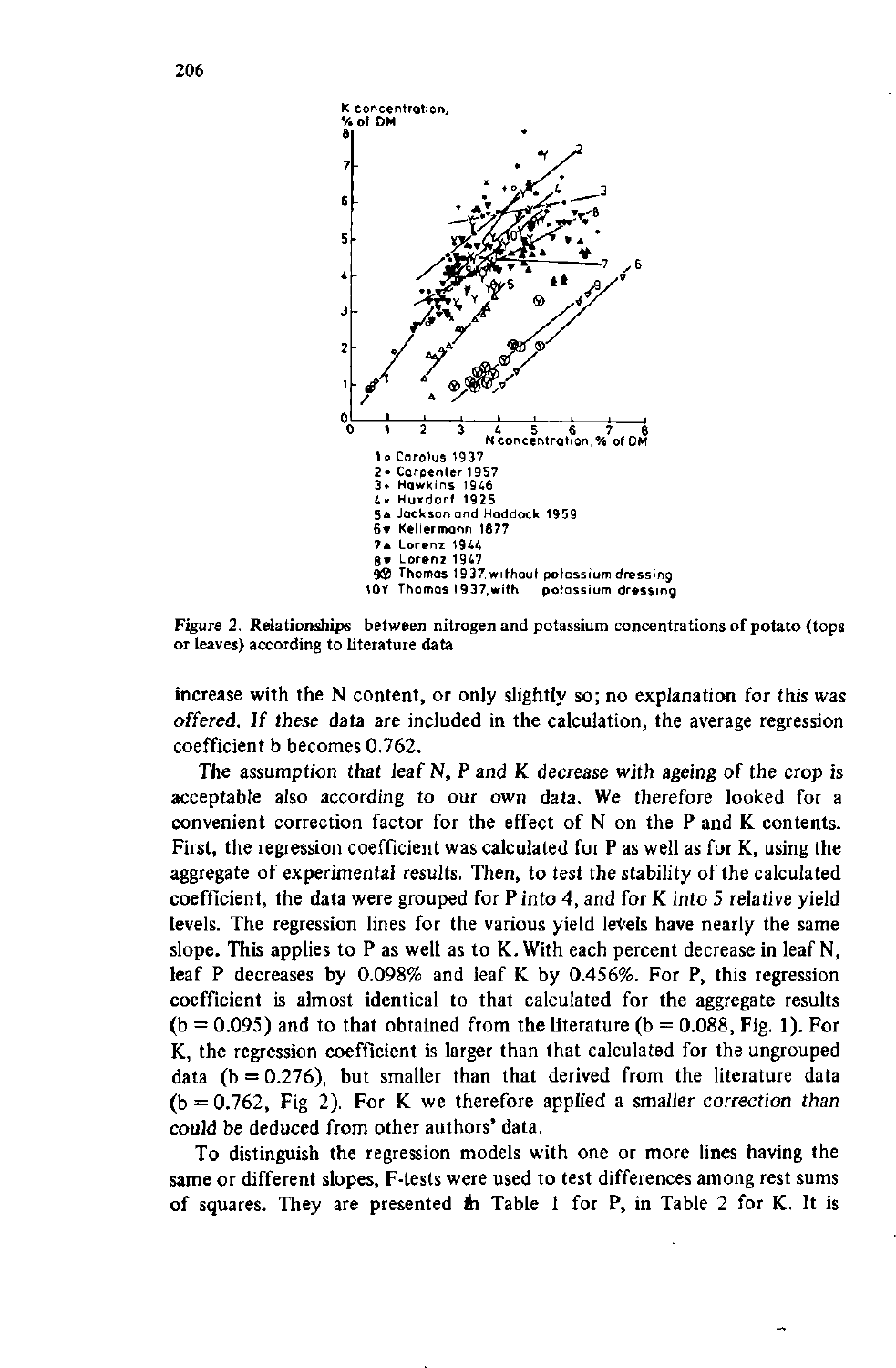| Models                         | Rest S.S.          | d.f.                           | <b>Differences</b> |      |        |                       |
|--------------------------------|--------------------|--------------------------------|--------------------|------|--------|-----------------------|
|                                |                    |                                | S.S.               | d.f. | M.S.   | F                     |
| No line                        | 5.1618             | 360<br>359                     | 2.0881             |      | 2.0881 | $271$ <sup>xxx</sup>  |
| One line                       | 3.0737             |                                |                    | 3    | 0.1039 | $13.5$ <sup>xxx</sup> |
| Four lines, one slope          | 2.7619             | $\left(\frac{356}{353}\right)$ | 0.3118<br>0.0402   | 3    | 0.0134 | $1.7^{-}$             |
| Four lines, four slopes 2.7217 |                    |                                |                    |      |        |                       |
|                                | <b>Rest F-test</b> |                                | 2.7217             | 353  | 0.0077 |                       |

Table 1. P-N regression models for relative yield levels. Discrimination among the linear models with F-tests

Table 2. K—N regression models for relative yield levels. Discrimination among the linea models with F-tests

| Models                  | Rest S.S.   | d.f. | Differences |      |         |             |
|-------------------------|-------------|------|-------------|------|---------|-------------|
|                         |             |      | SS.         | d.f. | M.S.    | F           |
| No line                 | 2000.051    | 1072 | 62.753      |      | 62.753  | $62^{XXX}$  |
| One line                | 1937.298    | 1071 | 858.553     | 4    | 214.638 | $212^{xxx}$ |
| Five lines, one slope   | 1078.745    | 1067 | 1.818       | 4    | 0.455   | $0.45 -$    |
| Five lines, five slopes | 1076.927    | 1063 |             |      |         |             |
|                         | Rest F-test |      | 1076.927    | 1063 | 1.0131  |             |

apparent that in both cases one regression line for all data is highly significant, but that *the model with 4 yield levels for* P with the same slope, and with 5 yield levels for K with the same slope, is distinctly preferable to one line. The models with 4 or 5 lines with different slopes give no improvement.

Using the above coefficients, P and K concentrations were corrected to a standard N level of 5%, by the following formulae:

> corrected  $P = actual P - 0.098 (N - 5)$ corrected K = actual K - 0.456 (N - 5)

The P and K concentrations were plotted against relative yields, before and after correction (Figs. 3a and b for P, 4a and b for K). It is evident that foliar P and K are correlated with crop yield. The correction gave a slight improvement, especially due to the fact that, at high relative yields, very low contents *were shifted* upward. Low concentrations after correction indicate serious yield depressions. Maximum tuber yields are associated with a corrected ieaf P content exceeding 0.5% and a corrected leaf K content exceeding 5% at 5%N. These values can be considered the critical concentrations in potato tops. At corrected leaf K levels over 6%, yields decrease slightly due to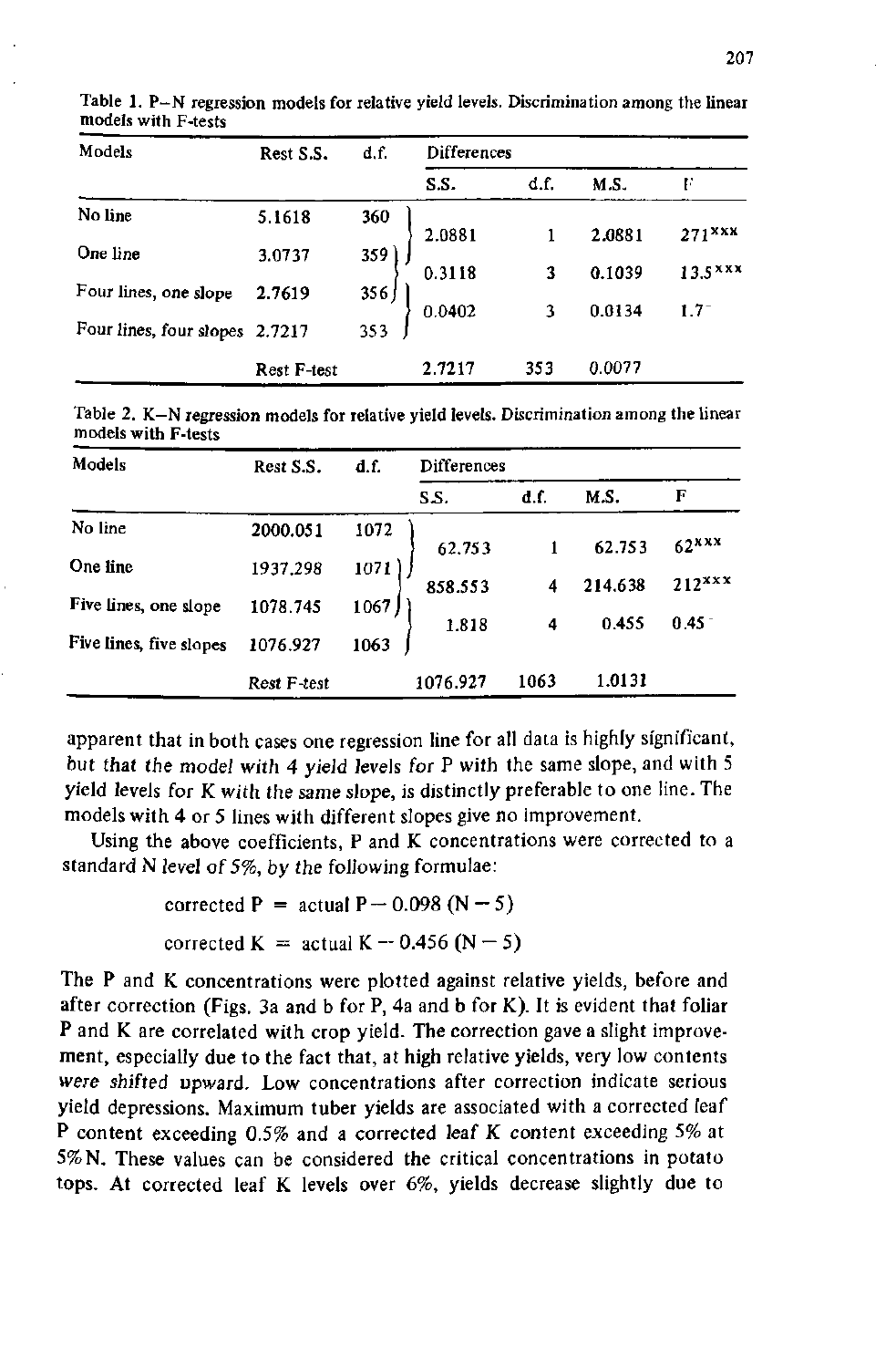

Figure 3. Relative tuber yield as related to phosphorus concentration of potato tops before (a) and after (b) correction to 5% N

potassium excess. Corrected leaf P levels ranging from 0.3 to 0.5% and corrected leaf K from 3 to 5% K are associated with mean yield reductions of up to 10%. Serious yield reduction may occur below these values. The lower the N concentrations, the lower these levels.

### **Scope of application**

**In** this report no distinction is made between stems, petioles and leaf blades. Petioles and stems are generally higher in K and lower in N and P [8, 13, 16, 27]. Analysis of leaf blades provides a better insight into the yield/plant P relationship than analysis of petioles, because the former provides a wider range of values at low levels of P supply [8]. However, Loué [16] prefers petioles for determining the phosphate nutrition of potatoes. For potassium there is a close parallel between the concentration in leaves and that in petioles [16]. Therefore, both plant parts seem to be also very nearly equivalent for potassium. Lorenz [13] found that both leaf blades and stems plus petioles could be used with reasonable accuracy for total P and K.

As the season progresses, differences in P concentration due to phosphate fertilizing become smaller and in K concentration due to potassium fertilizing larger [5, 15, 19, 26, 27]. To make it possible to apply additional fertilizer, samples should be taken early, especially with a view to P analysis, and the results should be reported to the farmer as quickly as possible. This particularly holds for rapidly growing plants such as potatoes.

Topdressing can be applied in solid or in liquid form. In solid form it is necessary to incorporate the fertilizer into the soil by ridging, especially in the case of phosphate dressing, to ensure a good response. Sufficient rain is needed for uptake. Besides, the conditions must be favourable for prolonged growth, i.e. undisturbed root development and effective pest control.

Foliar K sprays can be more effective than soil application [18], but the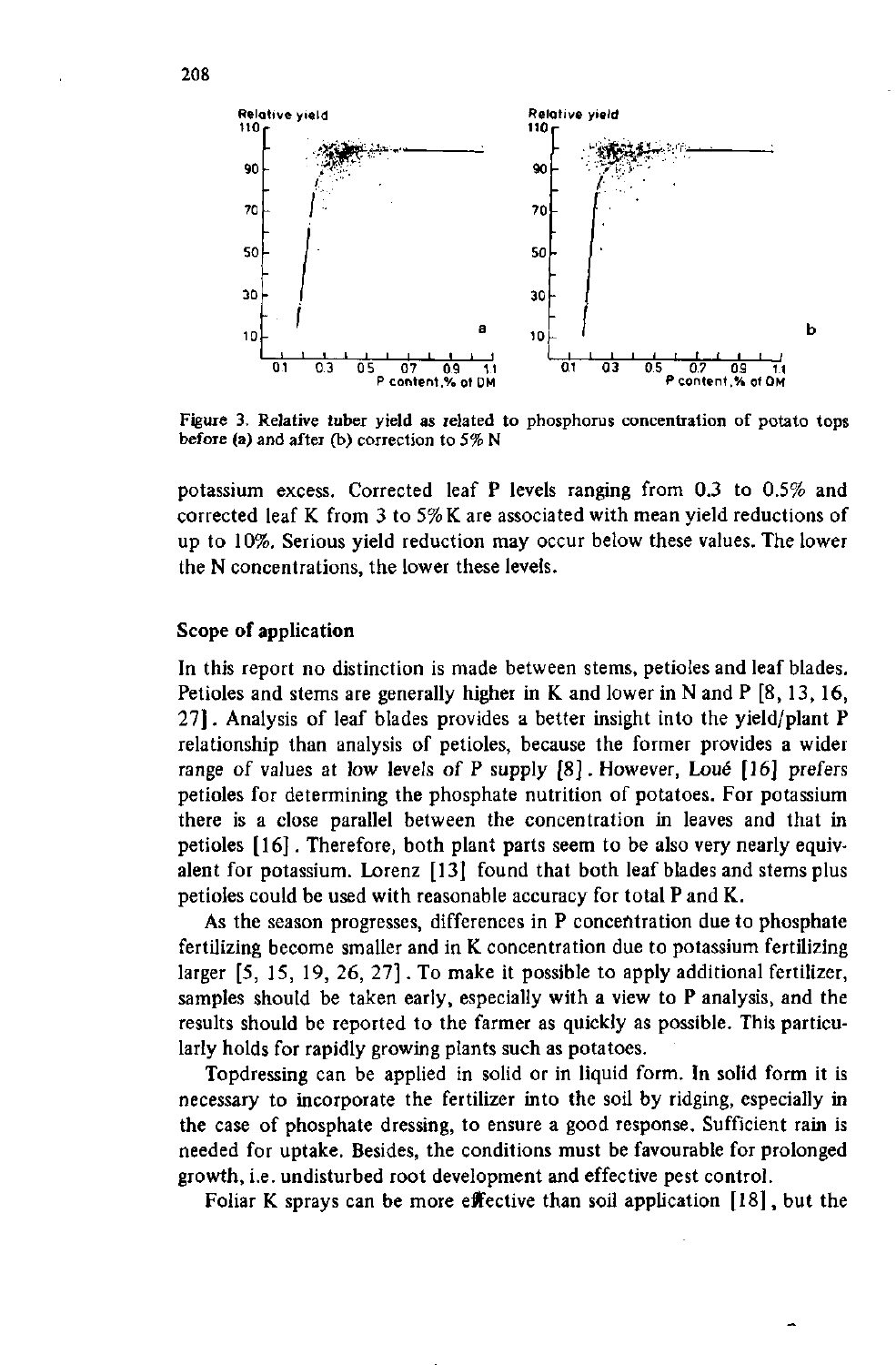

Figure 4. Relative tuber yield as related to potassium concentration of peta before (a) and after (b) correction to  $5$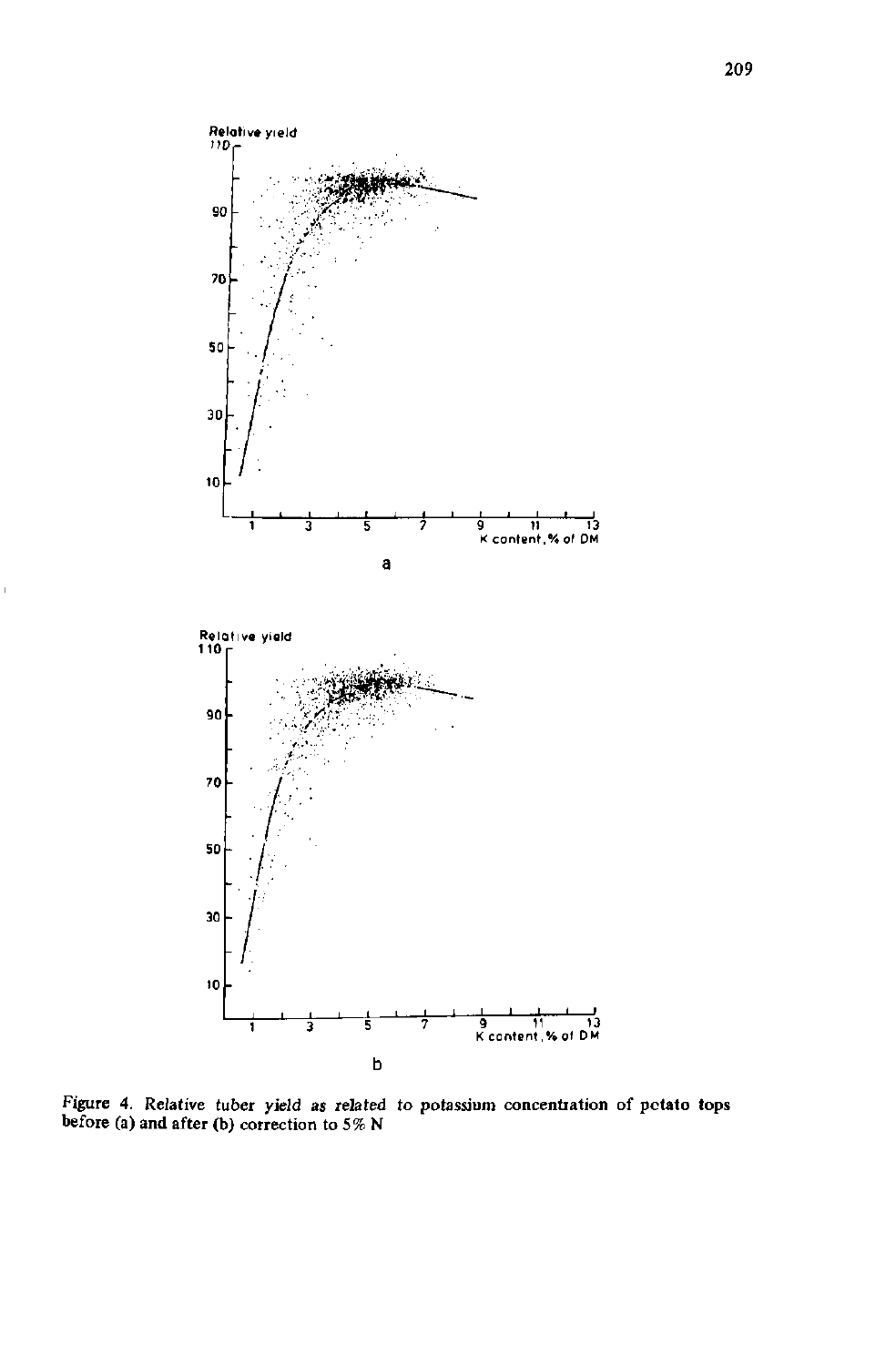drawback of spraying is that, to supply a sufficient quantity of the nutrient, the treatment must be repeated several times, because it is necessary to spray at low concentrations to avoid burning of leaves.

## Acknowledgement

The authors are much indebted to Messrs J.T.N. Venekamp and J. Wolf (Institute for Soil Fertility) for their valuable assistance with the mathematical treatment of the results.

#### References

- 1. Bergmann W und Neubert P (1976) Pflanzendiagnose und Pflanzenanalyse. VEB Gustav Fischer Verlag, Jena
- 2. Carolus RL (1937) Chemical estimations of the weekly nutrient level of a potato crop. Am Potato J 14:141-153
- 3. Carpenter PN (1957) Mineral accumulation in potato plants. Maine Agric Exp Stn, Bulletin 562:23 pp
- 4. Fong KH and Ulrich A (1969) Leaf analysis as a guide for potassium nutrition of potato. *J* Am Soc Hortic Sei 94:341-344
- 5. Gupta A and Saxena MÇ (1976) Evaluation of leaf analysis as a guide to nitrogen and phosphorus fertilization of potato (Solanum Tuberosum L.). Plant Soil 44:597-605
- 6. Hagemann O (1964) Mineralstoffernährung und Mineralstoffumsatz der Kartoffel. Kühn-Arch 78 (3-4):225-258
- 7. Hawkins A (1946) Rate of absorption and translocation of mineral nutrients by potatoes in Aroostook County, Maine, and their relation *to* fertilizer practices. J Am Soc Agron 38:667-681
- 8. Hill H, Durkee AB, Heeney HB and Ward GM (1954) Phosphorus content of potato plants in relation to yield and to phosphorus concentrations in nutrient solutions. Can J Agric Sei 34:644-650
- 9. Holm DG and Nylund RE (1978) The influence of potassium fertilizer application on tuber yield and mineral element content of potato petioles during the growing season. Am Potato J 55:265-273
- 10. Huxdorf W (1925) Untersuchungen über Entwicklung und Zusammensetzung der Kartoffelpflanze unter dem Einfluss verschiedener Düngung. J Landwirtsch 73:177-212
- 11. Jackson D and Haddock *JL (1959) Growth and nutrient uptake of Russet* Burbank potatoes. Am Potato J 36:22-28
- 12. James *WO (1931) Studies* of the physiological importance *of the* mineral elements in plants II Potassium: its distribution, movement and relation to growth in the potato. Ann Bot 45:425-442
- 13. Lorenz OA (1944) Studies on potato nutrition I. The effects of fertilizer treatment on the yield and composition of Kern County potatoes. Am Potato J 21:179-192
- 14. Lorenz OA (1947) Studies on potato nutrition III Chemical composition and uptake of nutrients by Kern County potatoes. Am Potato J 24:181-193
- 15. Lorenz OA, Tyler KB and Fullmer FS (1964) Plant analyses for determining the nutritional status of potatoes. In: Plant analysis and fertilizer problems. Am Soc Hortic Sei IV, 226-240
- 16. Loué A (1975) L'analyse végétale en vue d'apprécier la nutrition minérale et plus particulièrement potastique de la pomme de terre. In: Le contrôle de l'alimentation des plantes cultivées I. 3e Colloque Européen et Méditerranéen, Akadémiai Kiadó Budapest, 265-282